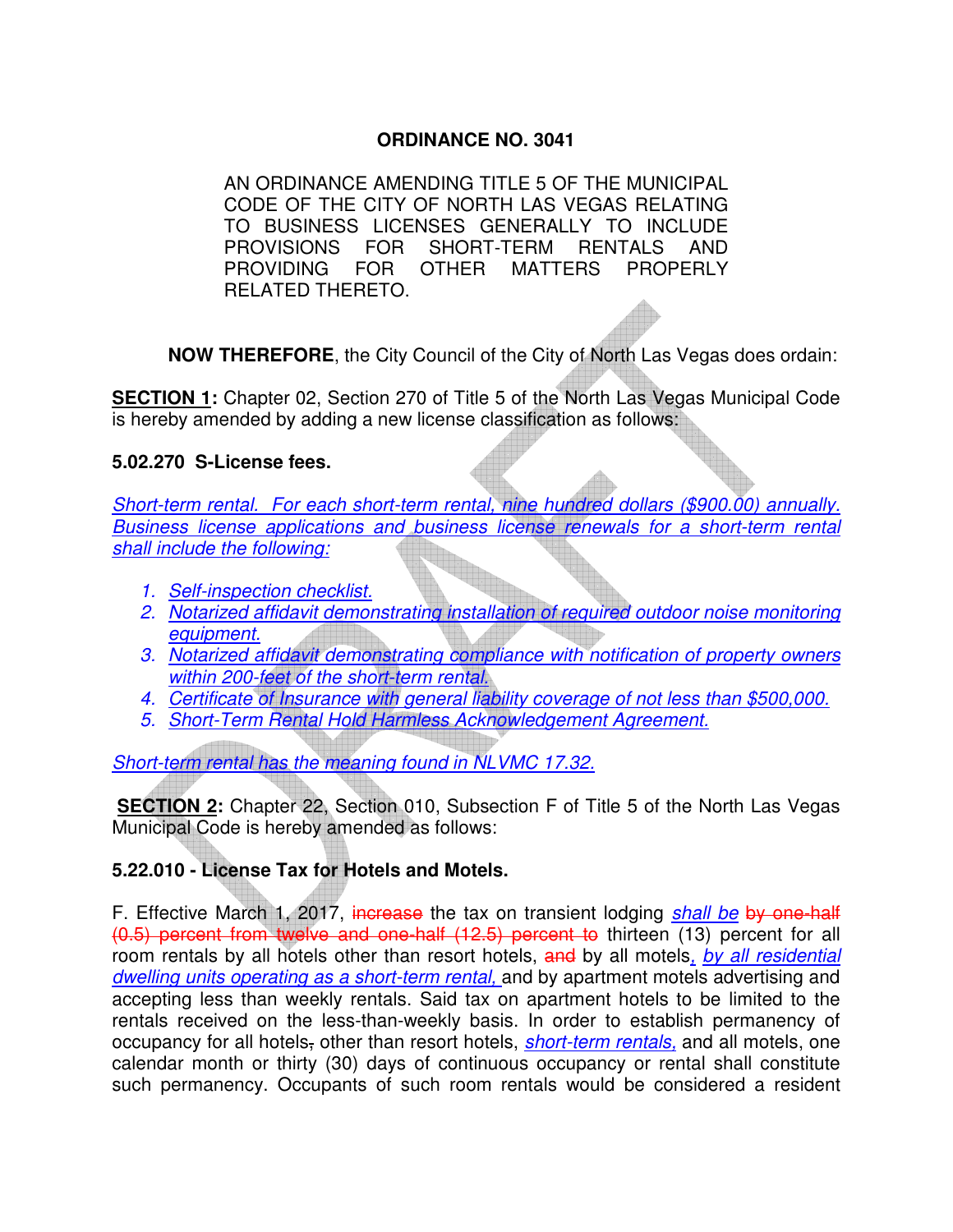guest and not subject to the payment of the room tax from and after thirty (30) days continuous residence.

The above monies shall be distributed as follows:

| Las Vegas Convention and Visitors Authority | 4.500%    |
|---------------------------------------------|-----------|
| City of North Las Vegas                     | 2.000%    |
| <b>Regional Transportation Commission</b>   | 1.000%    |
| State of Nevada                             | 3.375%    |
| <b>Clark County School District</b>         | 1.625%    |
| <b>Clark County Treasurer</b>               | $0.500\%$ |
| Total                                       | 13.000%   |
|                                             |           |

**SECTION 3:** NON-INFRINGEMENT OF RIGHTS. The City Council of the City of North Las Vegas has been informed by the City Attorney as to the constitutionality of this ordinance and based upon such information we are adopting this ordinance in good faith with a reasonable belief that the actions taken by the City of North Las Vegas are not in violation of any rights, privileges, or immunities secured by the laws providing for equal rights of citizens or persons.

**SECTION 5:** SEVERABILITY. If any section, paragraph, clause or provision of this Ordinance shall for any reason be held to be invalid or unenforceable, the invalidity or unenforceability of such section, paragraph, clause, or provision shall in no way affect the validity and enforceability of the remaining provisions of this Ordinance.

**SECTION 5:** EFFECTIVE DATE. This Ordinance shall become effective after its passage by the City Council of the City of North Las Vegas and, after such passage by the City Council, publication once by title in a newspaper qualified pursuant to the provisions of Chapter 238 of RS, as amended from time to time.

**SECTION 6:** PUBLICATION. The City Clerk shall cause this Ordinance, immediately following its adoption, to be published once by title, together with the names of the Councilmen voting for or against passage, in a newspaper qualified pursuant to the provisions of Chapter 238 of NRS, as amended from time to time.

PASSED AND ADOPTED THIS day of  $\qquad \qquad$  , 2020.

AYES:

NAYS:

ABSTAIN: